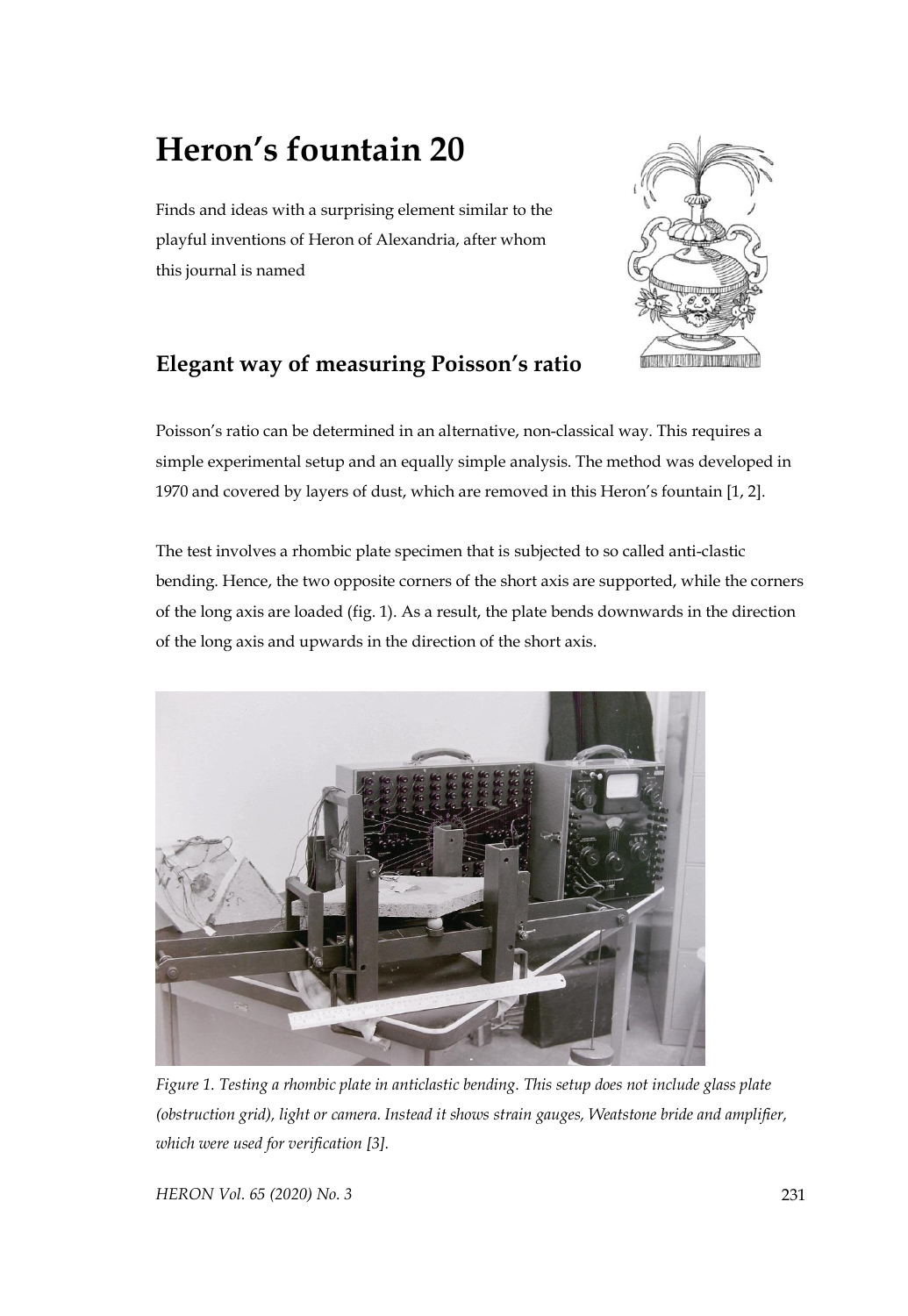The deformation is measured with the shadow moiré method. This involves an obstruction grid, a light source and a camera (fig. 2). The grid of parallel lines is printed on a glass plate and mounted just above and parallel to the surface of the rhombic plate. The light projects the grid onto the surface of the rhombic plate. The camera jointly records the grid and its shadow. The result is a shadow moiré photo (fig. 3).





*Figure 2. Shadow moiré method Figure 3. Shadow moiré interference fringes showing the deformation contour lines of a mortar rhombic plate (a / b = 4) in anti-clastic bending. The total deflection in the centre is 0.1 mm.*



 *Figure 4. Rhombic plate dimensions*

The moments in the rhombic plate are approximately uniform (fig. 4).

$$
m_{xx} = \frac{aP}{2b}
$$
  
\n
$$
m_{yy} = -\frac{bP}{2a}
$$
  
\n
$$
m_{xy} = 0
$$
\n(1)

where *P* is the point load on each of the corners of the rhombic plate.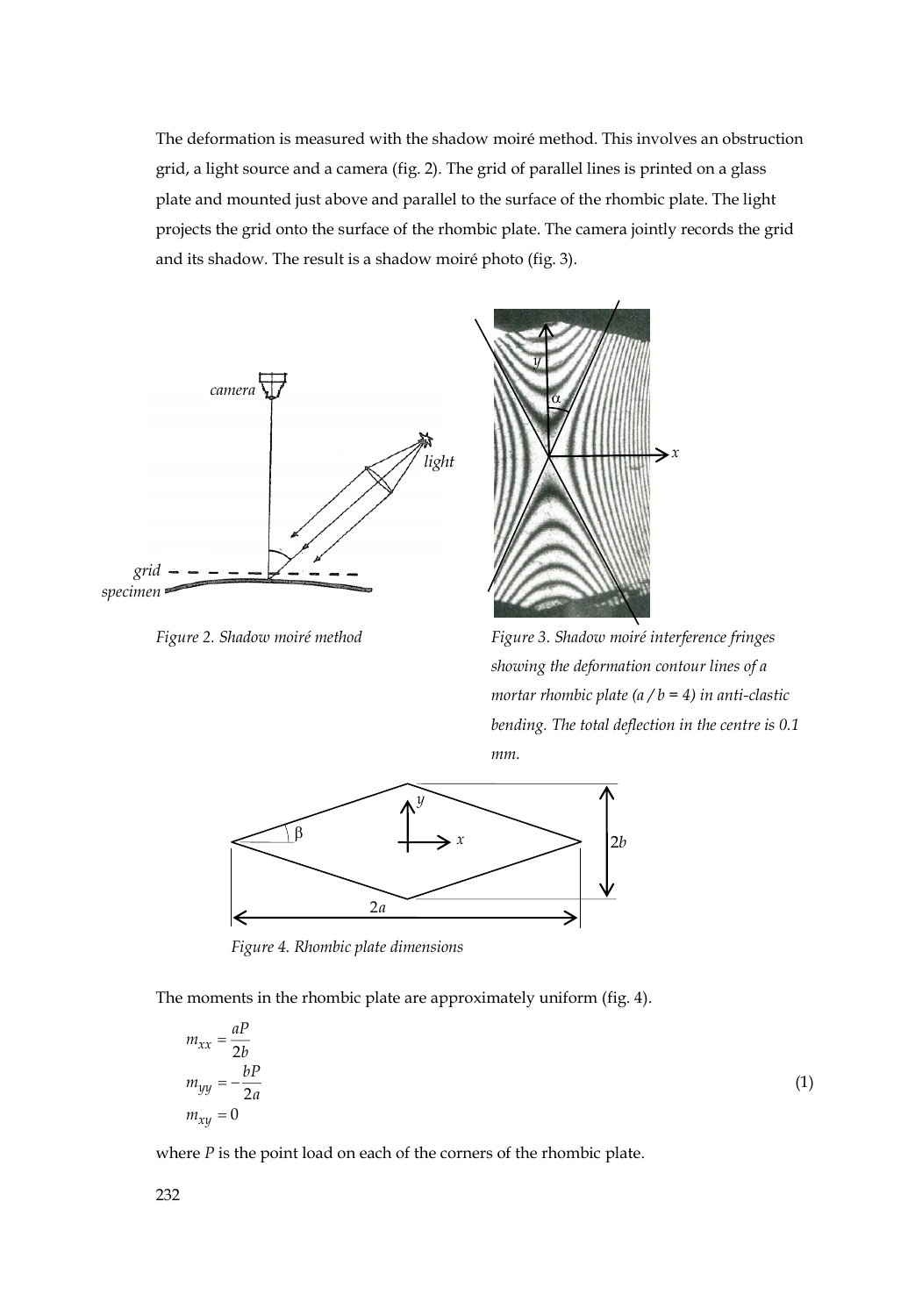The constitutive equations of the thin plate theory are [4]

$$
m_{xx} = D(\kappa_{xx} + v\kappa_{yy})
$$
  
\n
$$
m_{yy} = D(\kappa_{yy} + v\kappa_{xx})
$$
  
\n
$$
m_{xy} = D\frac{1}{2}(1 - v)\rho_{xy}
$$
\n(2)

where  $D = \frac{1}{12(1 - v)}$ 3  $12(1-v^2)$  $D = \frac{Et^3}{12(1-x^2)}$  is the plate stiffness,  $\kappa_{xx}$ ,  $\kappa_{yy}$  and  $\rho_{xy}$  are the plate curvatures and

is Poisson's ratio. Substitution of equation 1 in 2 gives

$$
v = -\frac{\frac{\kappa_{yy}}{\kappa_{xx}} + \frac{b^2}{a^2}}{1 + \frac{\kappa_{yy}}{\kappa_{xx}} \frac{b^2}{a^2}}
$$
 (3)

The deflection of the plate is described by [4]

$$
w(x, y) = \frac{1}{2} \kappa_{xx} x^2 + \frac{1}{2} \kappa_{yy} y^2
$$
 (4)

At a deflection contour, deflection *w* has a constant value. All deflection contours have the following asymptote.

$$
y = x \sqrt{\frac{\kappa_{xx}}{\kappa_{yy}}} \tag{5}
$$

We define

$$
\tan \alpha = \sqrt{-\frac{\kappa_{yy}}{\kappa_{xx}}} \quad \text{and} \quad \tan \beta = \frac{b}{a}
$$
 (6)

Substitution of equations 6 in 3 and rearranging produces the following elegant solution for Poisson's ratio.

$$
v = \tan(\alpha - \beta) \tan(\alpha + \beta) \tag{7}
$$

P. Stroeven

Delft University of Technology, the Netherlands